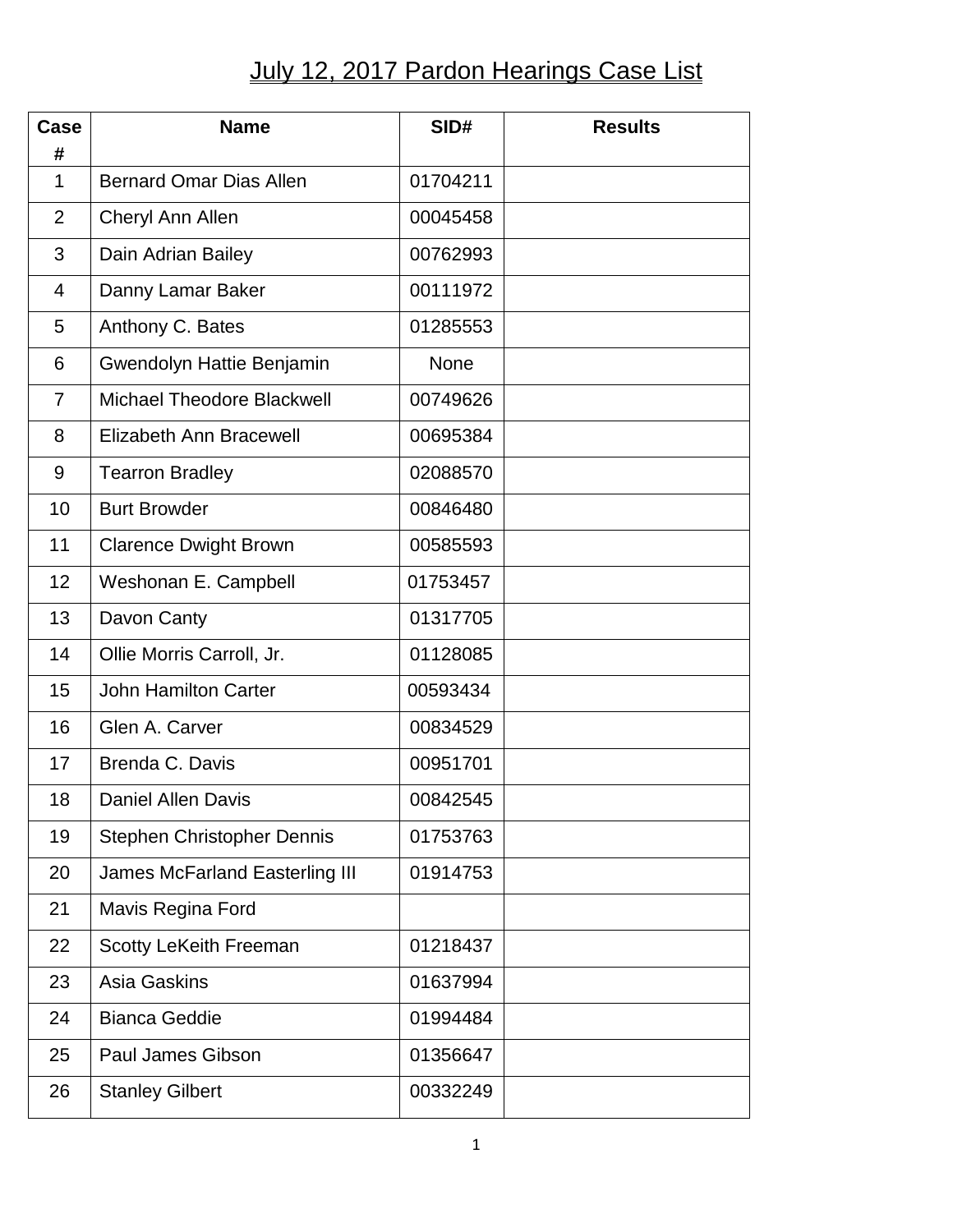## July 12, 2017 Pardon Hearings Case List

| 27 | David Andrew Grant, Jr.             | 00533581    |  |
|----|-------------------------------------|-------------|--|
| 28 | Sade Monique Grant                  | 01760119    |  |
| 29 | <b>Marcel Griffin</b>               | 02062707    |  |
| 30 | <b>Ted William Hall</b>             | 00094733    |  |
| 31 | David Hamilton                      | 01278032    |  |
| 32 | George Edward Harvin                | 01791835    |  |
| 33 | Danny Ray Heil                      | 00243523    |  |
| 34 | Shakeem Ahmad Hickmon               | 02146895    |  |
| 35 | <b>Billy Joe Hurst</b>              | 00794074    |  |
| 36 | Barbara Ann Johnson                 | 00892430    |  |
| 37 | Mark Raymond Kalada                 | 01233678    |  |
| 38 | <b>Michael Paul Klix</b>            | 01084080    |  |
| 39 | Steven Peter Leidinger              | <b>None</b> |  |
| 40 | <b>Richard Anthony Lewis</b>        | 01142716    |  |
| 41 | <b>Venus Linnea Lowery</b>          | 01381527    |  |
| 42 | Miles C. Martinez                   | 01822172    |  |
| 43 | Michael McCall                      | 01062375    |  |
| 44 | <b>Terry William McClendon</b>      | 00991516    |  |
| 45 | <b>Jonathan Nathanial McCormick</b> | 02048529    |  |
| 46 | <b>Christopher McCoy</b>            | 02022522    |  |
| 47 | Shaun Jermaine Middleton            | 00999804    |  |
| 48 | <b>William Joseph Miles</b>         | None        |  |
| 49 | Jonathan Lyle Morris                | 01231888    |  |
| 50 | Lucy E. O'Neal (Dixon)              | 01283306    |  |
| 51 | James Allen Parkman                 | 00311786    |  |
| 52 | Jonas E. Patrick                    | 01344272    |  |
| 53 | <b>Tyrone Pompey</b>                | 00100592    |  |